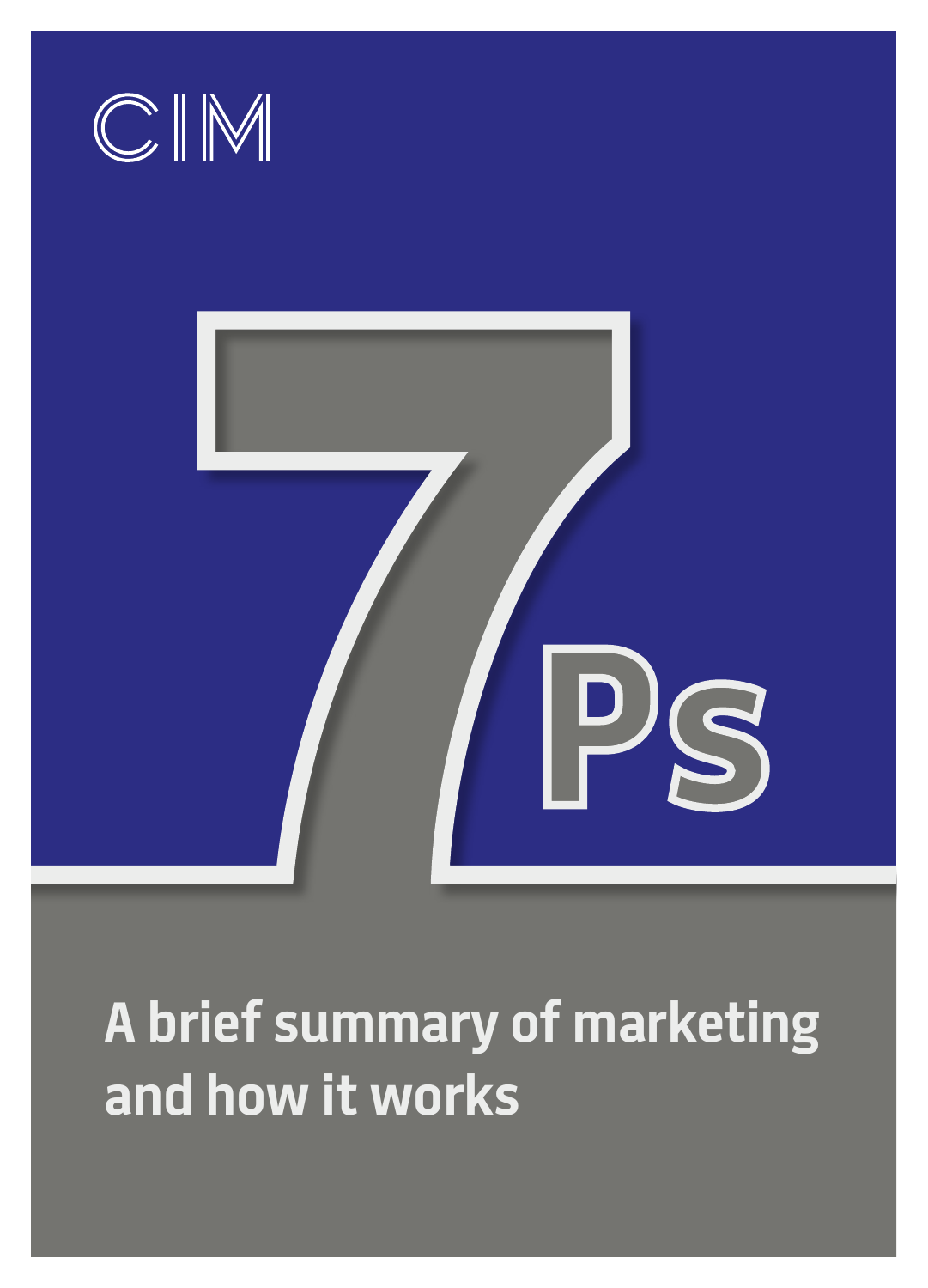" Marketing is the management process responsible for identifying, anticipating and satisfying customer requirements profitably."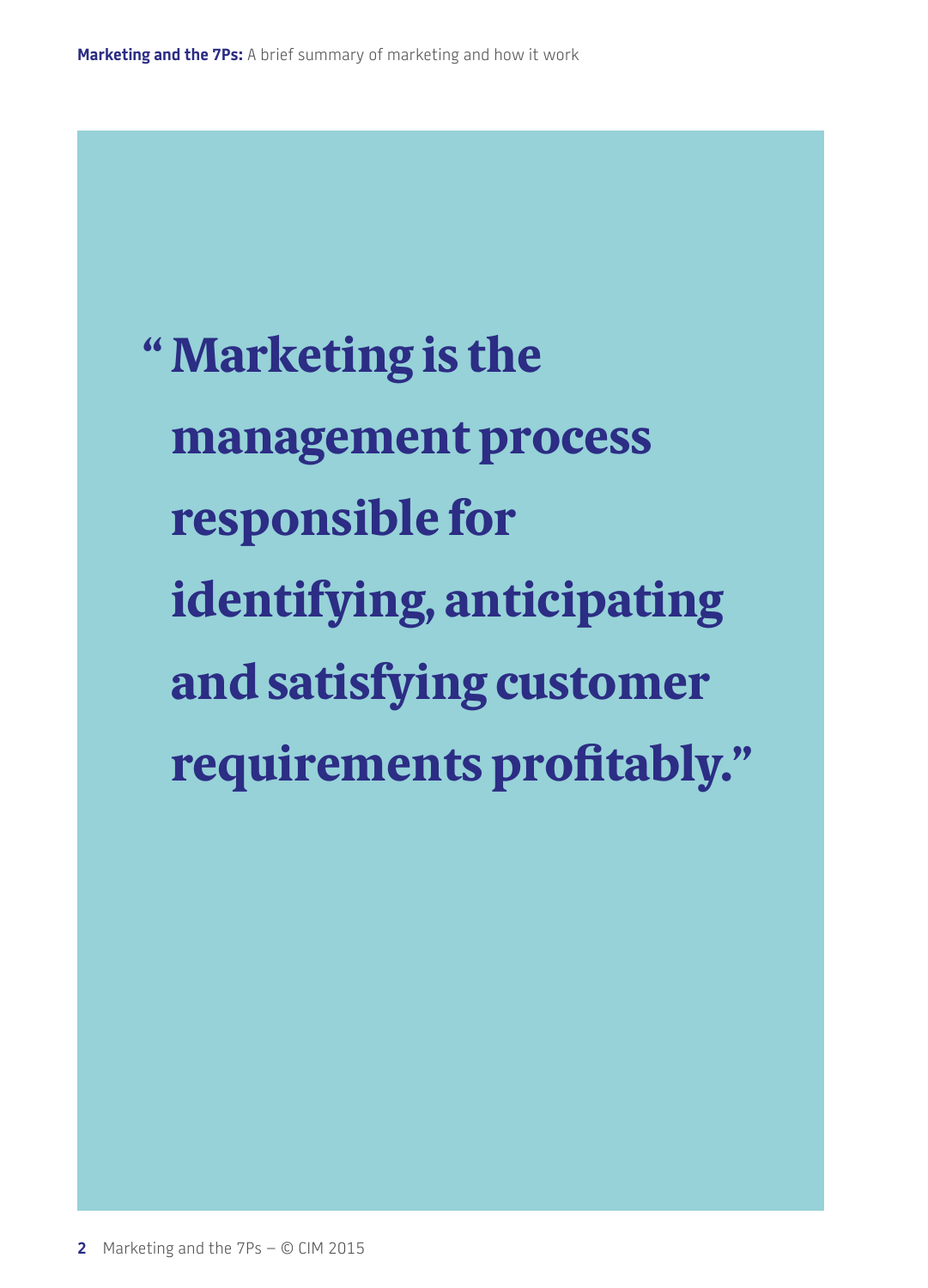### **01** What is marketing?

**Every product we buy, every store we visit, every media message we receive and every choice we make in our consumer society has been shaped by the forces of marketing.** 

**CIM (The Chartered Institute of Marketing) offers the following definition for marketing:** 

### " The management process responsible for identifying, anticipating and satisfying customer requirements profitably."

Sometimes people assume marketing is just about advertising or selling, but this is not the whole story. It is a key management discipline that ensures producers of goods and services can interpret consumer desires and match, or exceed them.

The marketing process is central to the business performance of companies, both large and small, because it addresses the most important aspects of the market. It is about understanding the competitive marketplace and ensuring you can tap into key trends, reaching consumers with the right product at the right price, place and time.

Clever marketing has led to many recent business success stories - from pharmaceuticals to airlines, sports brands to food and drink, business-to-business companies to small, niche players.

Conversely, history reminds us that without proper marketing, you can't get close to customers and satisfy their needs – and if you can't, a competitor surely will.

Getting close has become more important than ever as digital and mobile technology make inroads into all aspects of life. This revolution has also provided new tools to make marketing more targeted, relevant and effective.

Today, as competitive pressures increase, marketing skills have never been more highly valued. What was once seen as a departmental activity is now regarded as a frontline business attitude for all employees.

The professionals who shape and implement marketing strategy contribute directly to the economy. Their skills attract and retain customers, build sales and increase profits – generating wealth for all.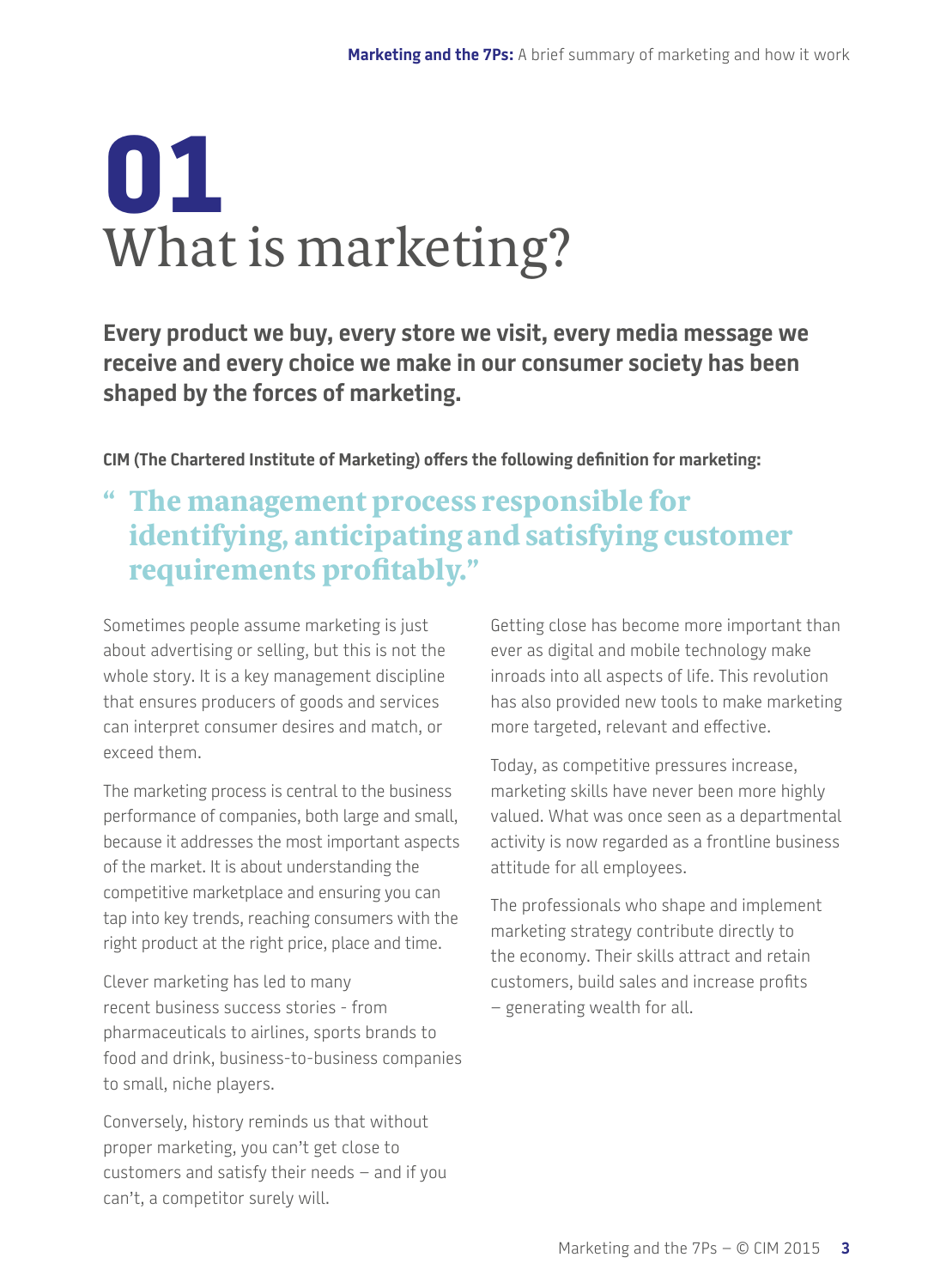## **02** Why marketing?

#### Many organisations – especially small firms - are already marketing without realising it.

You might not be advertising your services, but you probably do make an effort to know your customers well. Your instincts tell you that figuring out what every customer wants, and meeting those expectations, will keep you in business. You know that you need to improve and extend existing products, and sometimes develop new ones.

If this description rings true, your marketing activity closely fits the classic definition used by CIM.

But is this kind of 'unconscious' marketing adequate?

If you don't understand that you're 'doing' marketing, it's hard to keep things consistent over time. This isn't an obvious problem for very small organisations, but marketing on the hoof becomes less feasible as you grow.

How do you create a proper marketing strategy for the future? How can you keep up with your competitors, exploiting all the latest technological developments at a time of rapid change?

Applying a simple marketing framework is vital. It enables you to plan your activities in advance, find out what works, then use them again when and where they are most effective.

The rest of this article will help you to do just that, giving you suggestions for practical marketing that builds on what you are already doing.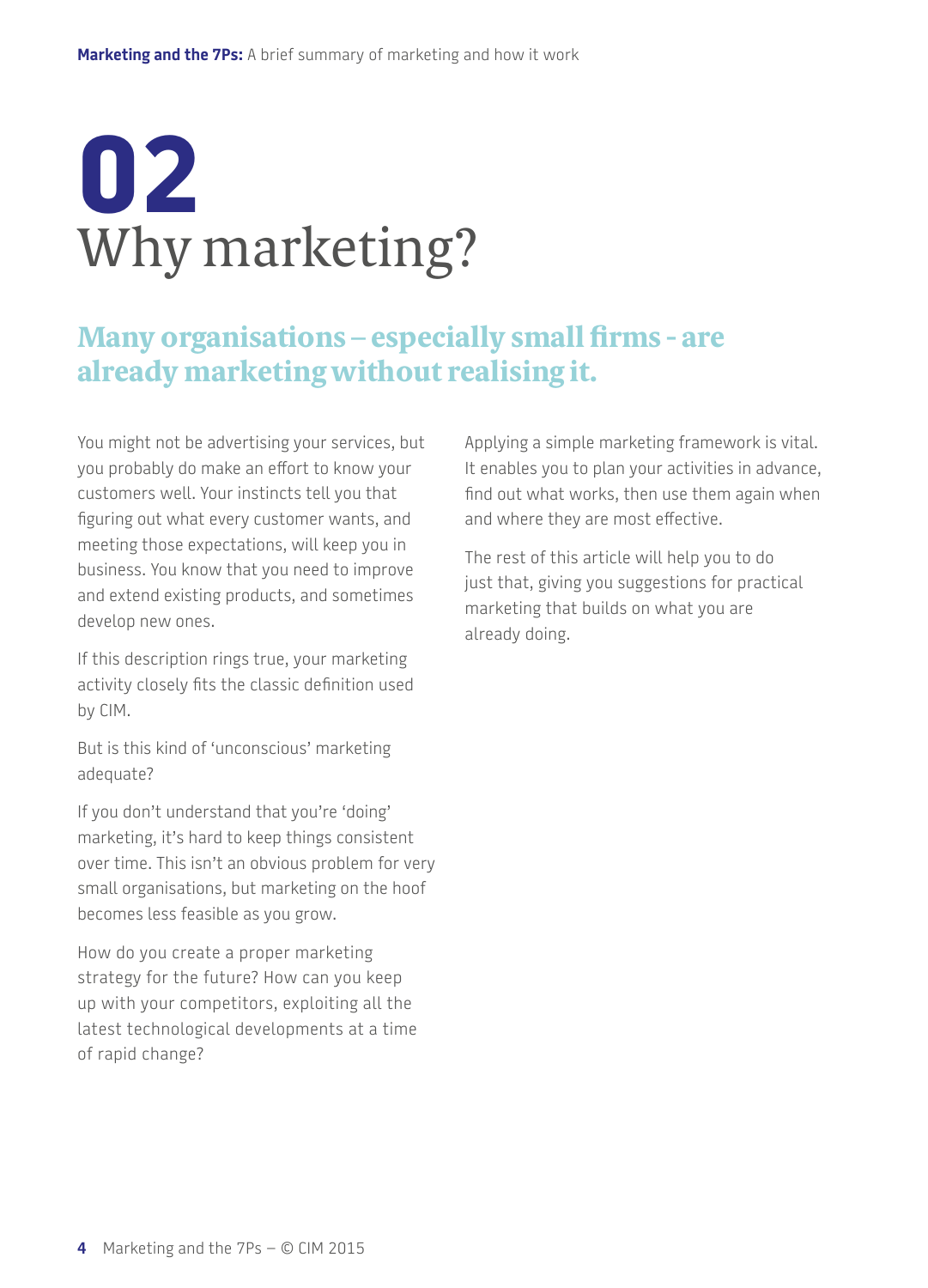It deals with what a company is going to produce; how much it is going to charge; how it is going to deliver products or services to the customer; and how it is going to tell its customers about its products and services.

Traditionally, these considerations were known as the 4Ps — **Product**, **Price**, **Place** and **Promotion**. As marketing became a more sophisticated discipline, a fifth 'P' was added — **People**.

More recently, two further 'P's were added — **Process** and **Physical evidence**. Originally formulated for the service industry, they are just as important in other sectors.

In the 1990s, as experts realised that business had to become more customer-centric, an alternative '4 Cs' of marketing was proposed. Correlating almost directly with the original 4PS, they were: Customer, Cost, Convenience and Communication. The 7Ps model, however, has endured and more than adequately incorporates today's customer-first marketing world.

**P1 Product** There is no point in developing a product or service that no one wants to buy, yet many businesses decide what to offer first, then hope to find a market for it afterwards.

Successful companies find out what customers need or want and then develop the right product with the right level of quality to meet their expectations, both now and in the future.

- A product does not have to be tangible an insurance policy can be a product.
- The perfect product provides value for the customer. This value is in the eye of the beholder — we must give our customers what they want, not what we think they want.
- Ask yourself whether you have a system in place to regularly check what your customers think of your product and your supporting services.
- Find out what their needs are now and whether they believe these will change in future.
- Beware the product quality trap don't take it too far by trying to sell a Rolls-Royce when the customer really wants a Nissan Micra.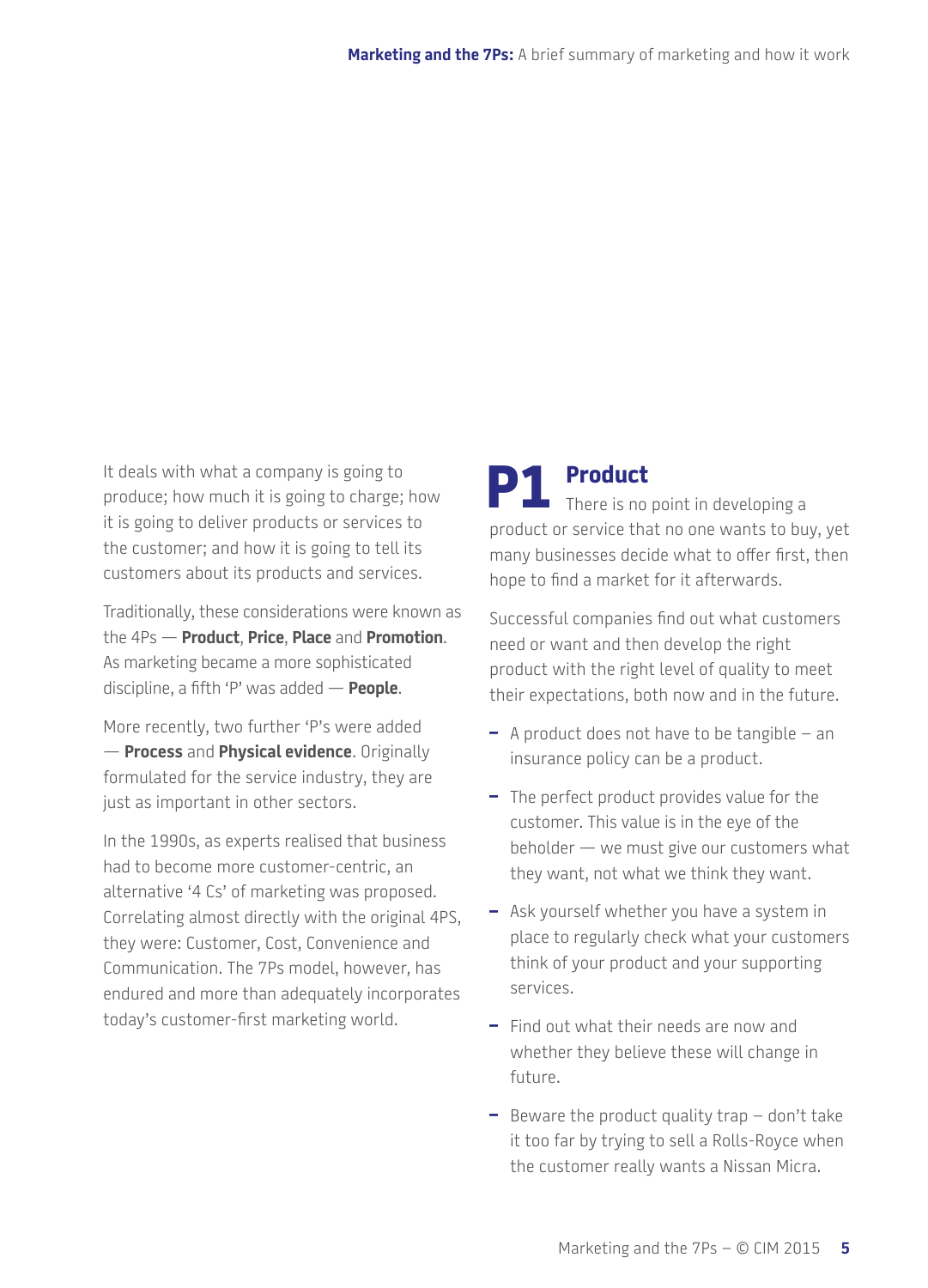**P2** Price<br>A product is only worth what customers are prepared to pay for it. The price needs to be competitive, but this doesn't mean you have to be the cheapest in your market – small businesses can compete with larger rivals by offering a more personal service, value-adds or better value for money.

You also need to make a profit. Pricing is the only element of the marketing mix that generates revenue — everything else represents a cost to you.

When considering the price of your product, it's important to look at it from the customer's perspective:

- Price positions you in the marketplace — it tells customers where to place you in relation to your competitors.
- The more you charge, the more value or quality your customers will expect for their money.
- This is a relative measure. If you are the most expensive provider in your market, customers will expect you to provide a better service.
- Everything that the customer sees must be consistent with these higher quality expectations — packaging, environment, promotional materials, website, letterheads, invoices, etc.
- Existing customers are generally less sensitive about price than new customers — a good reason to look after them well.

**P3** Place<br>The product must be available in the right place, at the right time and in the right quantity, while keeping storage, inventory and distribution costs to an acceptable level.

The place where customers buy a product, and the means of distributing your product to that place, must be appropriate and convenient for the customer. This applies to brick-and-mortar operations, but is even more important in e-commerce.

- Customer surveys show that delivery performance is one of the most important criteria when choosing a supplier.
- Place also means ways of displaying your product to customer groups. This could be in a shop window, but it could also be online.
- E-commerce operations that sell exclusively on the internet must place even more emphasis on the company website and other online activities, as there are fewer points where the customer will interact with the company.
- For the same reason, all firms that sell online should consider how the product will be delivered to the consumer – even if this is handled by a third party.
- Mobile is an increasingly important purchasing channel for consumers, so it may be a good time to optimise your website. Does yours conform to the latest standards? For example, Google search now penalises websites that are not optimised for mobile, potentially making it more difficult for consumers to find you.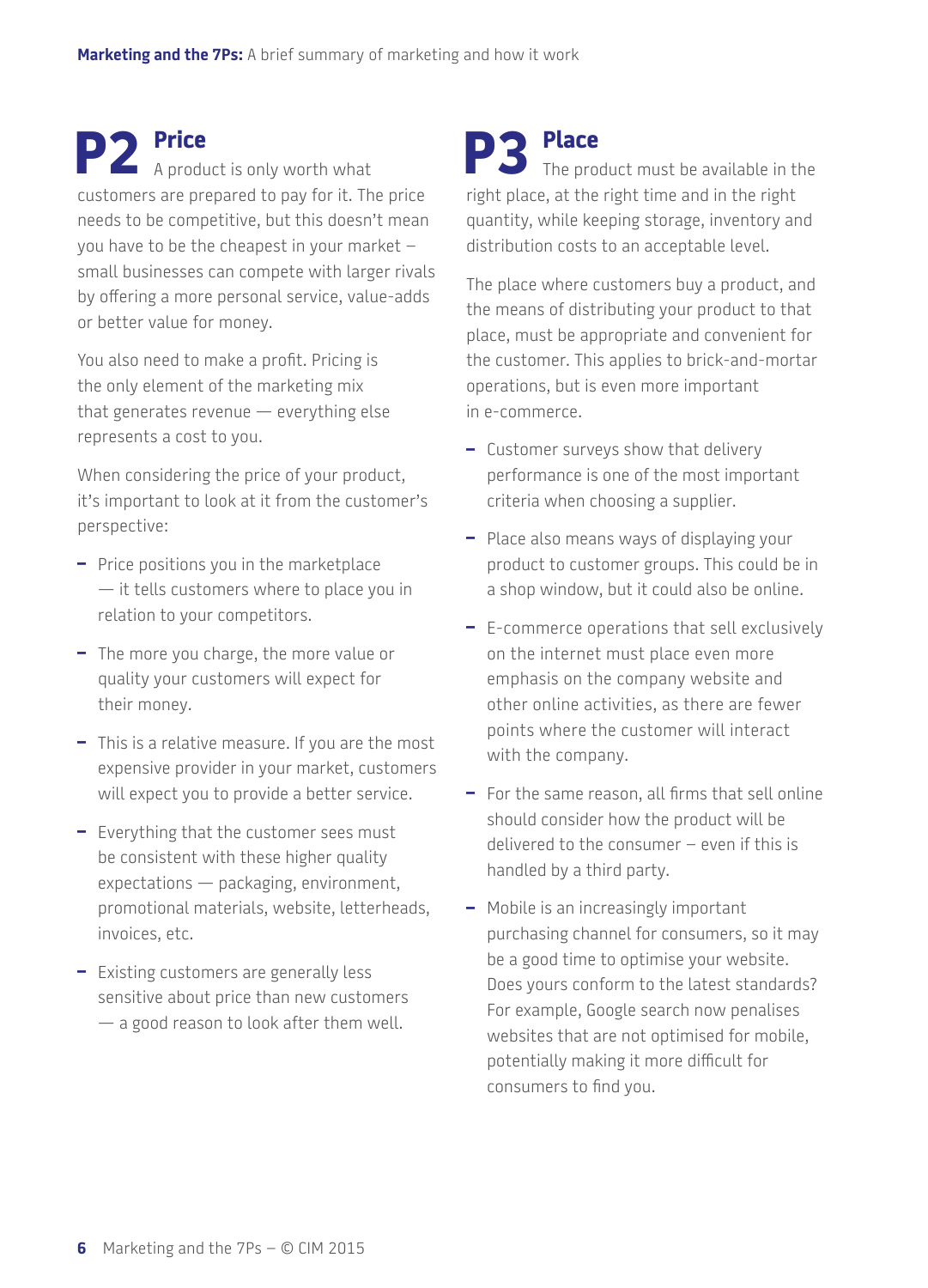### **P4 Promotion**

Promotion is the way a company communicates what it does and what it can offer customers. It includes branding, advertising, PR, corporate identity, social media outreach, sales management, special offers and exhibitions. Promotion must gain attention, be appealing, send a consistent message and above all - give the customer a reason to choose your product rather than someone else's.

- Good promotion is not one-way communication — it paves the way for a dialogue with customers, whether in person or online.
- Promotion should communicate the benefits that a customer receives from a product, not just its features.
- Your website is often the customer's first experience of your company – you only have one chance to make a good first impression, so make sure that information on the site is always kept up to date and the design is updated to keep it fresh.
- Explore new channels from traditional print ads to the latest social media trends, there is now a world of possibilities to explore. The important principle is to always advertise where your target consumer goes.
- Printed promotional material must grab the attention of your customers. It should be easy to read and enable the customer to identify why they should buy your product
- A brochure isn't necessarily the best way of promoting your business. Unlike your website, the information is fixed once a brochure has been printed. A more costeffective and flexible option might be a folder with a professionally designed sheet inside, over a series of your own information sheets produced in-house. These sheets can be customised by varying them to suit the target customers and/or changing them as required
- Promotion does not just mean communicating with your customers. It is just as important to communicate with staff/fellow employees about the value and attributes of your products. They can then pass on the knowledge to their customers.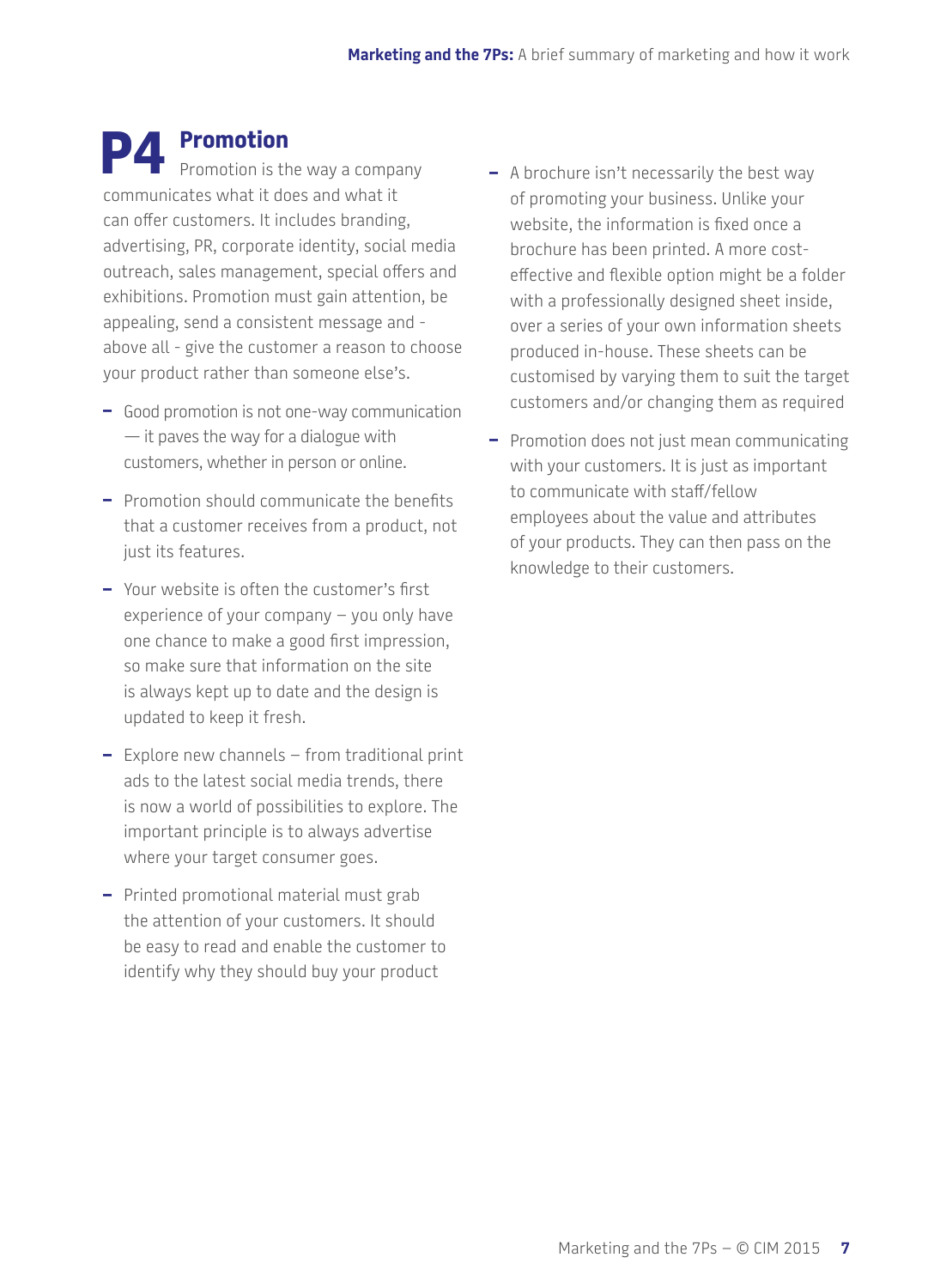**P5 People** Everyone who comes into contact with your customers will make an impression. Many customers cannot separate the product or service from the staff member who provides it, so your people will have a profound effect positive or negative — on customer satisfaction.

- The reputation of your brand rests in the hands of your staff. They must be appropriately trained, well-motivated and have the right attitude.
- All employees who have contact with customers should be well-suited to the role.
- In the age of social media, every employee can potentially reach a mass audience. Formulate a policy for online interaction and make sure everyone stays on-message.
- Likewise, happy customers are excellent advocates for your business. Curate good opinion on review sites.
- Superior after sales support and advice adds value to your offering, and can give you a competitive edge. These services will probably become more important than price for many customers over time.
- Look regularly at the products that account for the highest percentage of your sales. Do these products have adequate after sales support, or are you being complacent with them? Could you enhance your support without too much additional cost?

**P6 Process Many customers no longer simply buy** a product or service - they invest in an entire experience that starts from the moment they discover your company and lasts through to purchase and beyond.

- That means the process of delivering the product or service, and the behaviour of those who deliver it, are crucial to customer satisfaction. A user-friendly internet experience, waiting times, the information given to customers and the helpfulness of staff are vital to keep customers happy.
- Customers are not interested in the detail of how your business runs, just that the system works. However, they may want reassurance they are buying from a reputable or 'authentic' supplier.
- Remember the value of a good first impression. Identify where most customers initially come into contact with your company - whether online or offline - and ensure the process there, from encounter to purchase, is seamless.
- Ensure that your systems are designed for the customer's benefit, not the company's convenience.
- Do customers have to wait? Are they kept informed? Is your website fast enough and available on the right devices? Are your people helpful? Is your service efficiently carried out? Do your staff interact in a manner appropriate to your pricing?
- Customers trying to reach your company by phone are a vital source of income and returning value; but so often they are left on hold. Many will give up, go elsewhere and tell their friends not to use your company - just because of the poor process.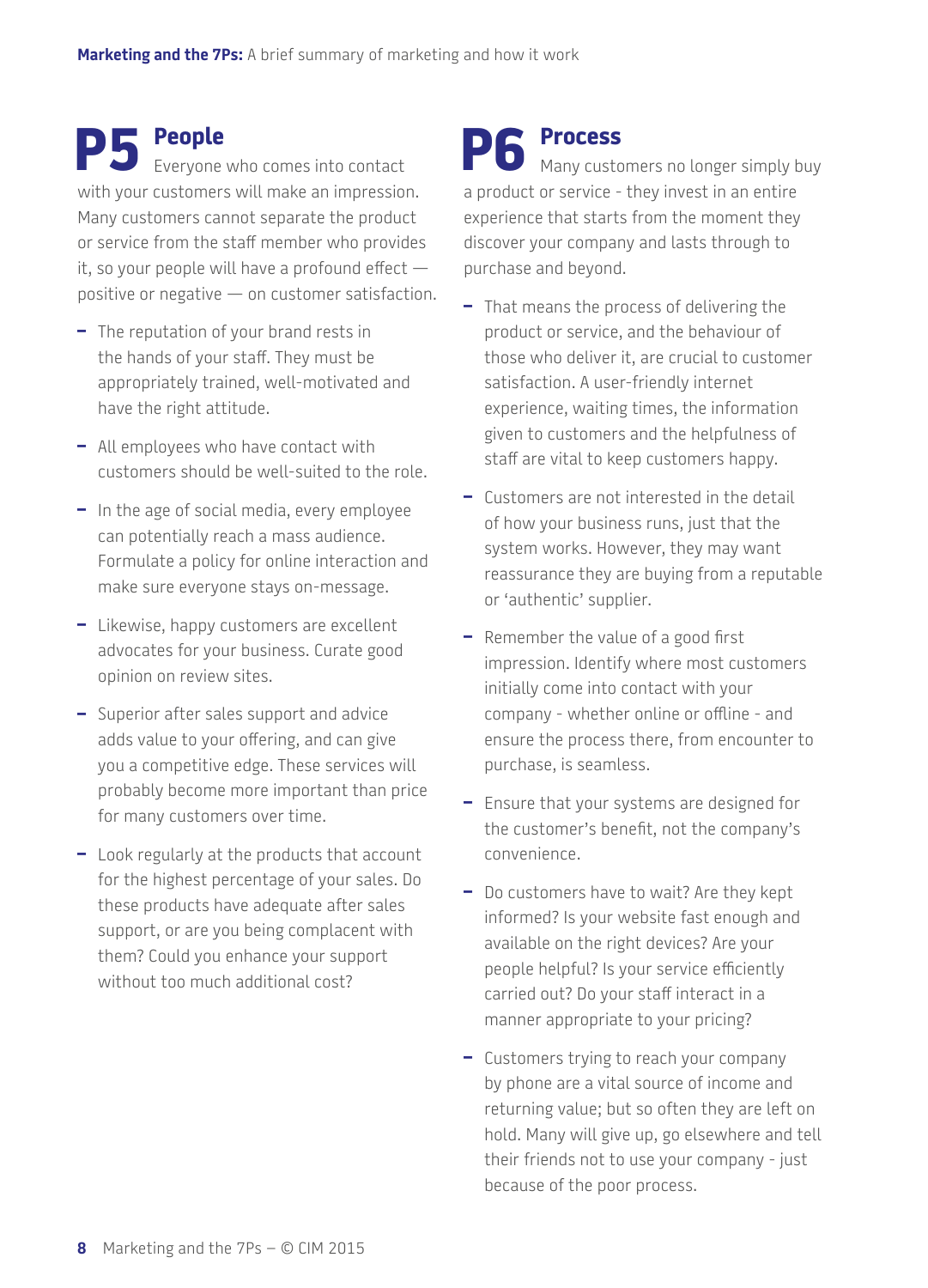**P7 Physical evidence**  Choosing an unfamiliar product or service is risky for the consumer, because they don't know how good it will be until after purchase. You can reduce this uncertainty by helping potential customers 'see' what they are buying.

- A clean, tidy and well-decorated reception area – or homepage - is reassuring. If your digital or physical premises aren't up to scratch, why would the customer think your service is?
- The physical evidence demonstrated by an organisation must confirm the assumptions of the customer — a financial services product will need to be delivered in a formal setting, while a children's birthday entertainment company should adopt a more relaxed approach.
- Some companies engage customers and ask for their feedback, so that they can develop reference materials. New customers can then see these testimonials and are more likely to purchase with confidence.
- Although the customer cannot experience the service before purchase, he or she can talk to other people with experience of the service. Their testimony is credible, because their views do not come from the company. Alternatively, well-shot video testimonials and reviews on independent websites will add authenticity.

Each of the 'ingredients' of the marketing mix is key to success. No element can be considered in isolation — you cannot, for example, develop a product without considering a price, or how it will reach the customer.

#### The process of considering the seven Ps and together to form a cohesive strategy is called marketing planning.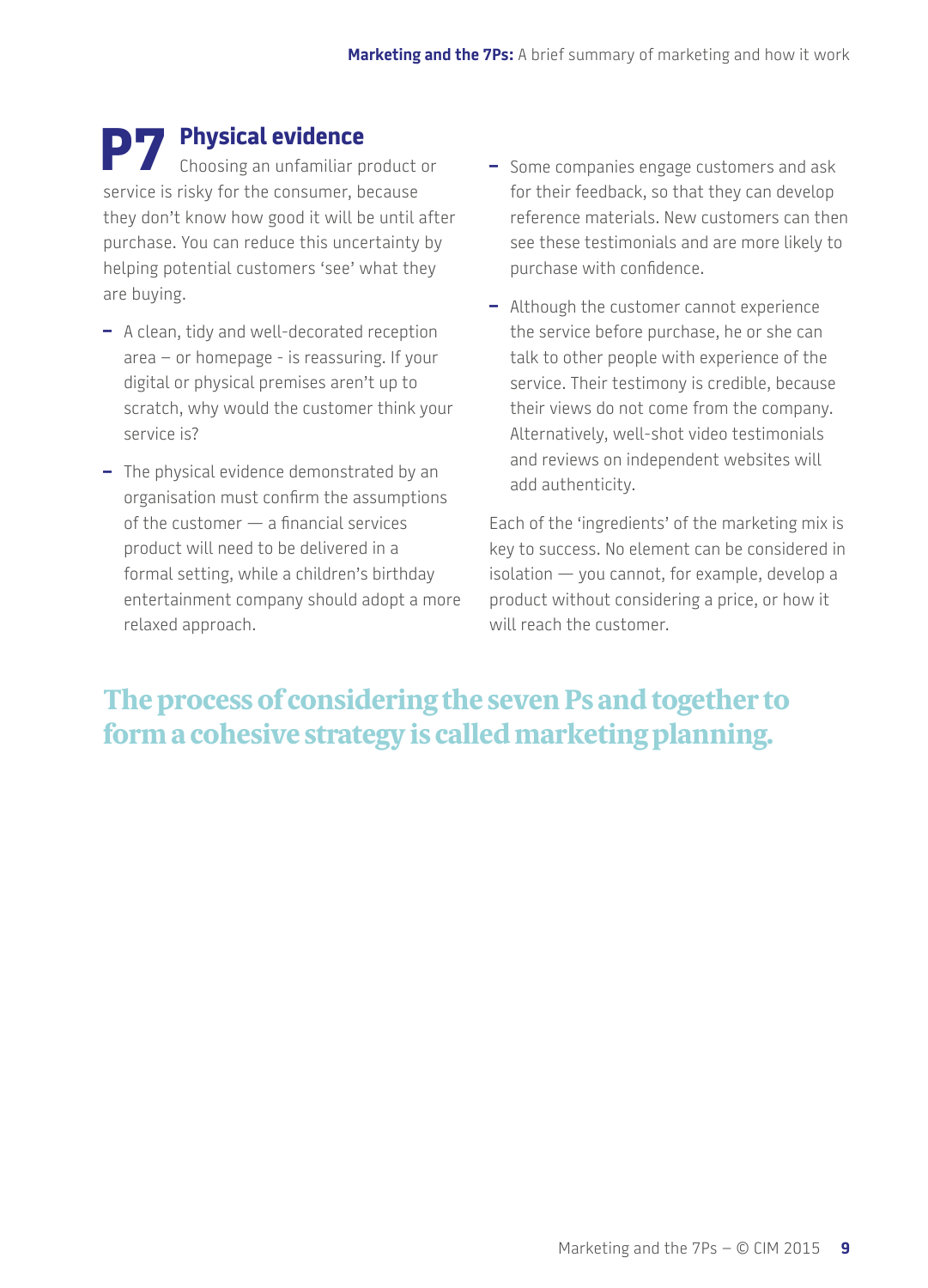# **04** Planning a marketing strategy

Marketing focuses on the fundamental practices that every company has to carry out - identifying customers, researching their needs and preferences, analysing factors that influence their purchasing decisions and persuading them to buy products and services from you rather than a competitor.

All this requires a strategy that is coordinated, considered and realistic in terms of making the most effective use of the resources and budgets available.

The marketing strategy is then formalised within a specific plan of action, which is constantly revised and updated, and the marketing campaign progresses.

Planning an effective marketing strategy is intimately bound up with the planning process for the entire business, because it is linked to overall corporate strategy and requires endorsement from the top. The strategy also needs to be continually reviewed. Therefore, collaboration between marketing and other

### " Planning a marketing strategy starts with a detailed and ongoing investigation of the market and its sub-markets or segments. "

Planning a marketing strategy starts with a detailed and ongoing investigation of the market and its sub-markets or segments. Companies look at the social, political, economic, cultural and technological trends which are shaping the market, their own position within it and the resources they can marshal to change or influence it. This is sometimes known as the marketing audit.

A marketing plan defining objectives, targets and performance measures is then developed, along with a financial budget. When specific goals have been defined, alternatives to the status quo can be discussed, and ways to achieve those alternatives can be chosen.

corporate activities such as finance, research, development and production, is important to effectively implementing the marketing strategy.

Marketing is a team effort requiring the orchestration of a range of different skills, outlooks and personalities. Some aspects of marketing deal solely in facts and finance; others explore the ambiguities and uncertainties of changing consumer styles. A coherent marketing strategy is essential to managing change, as companies everywhere operate in technological, legislative, corporate and market environments of rapid transition and change.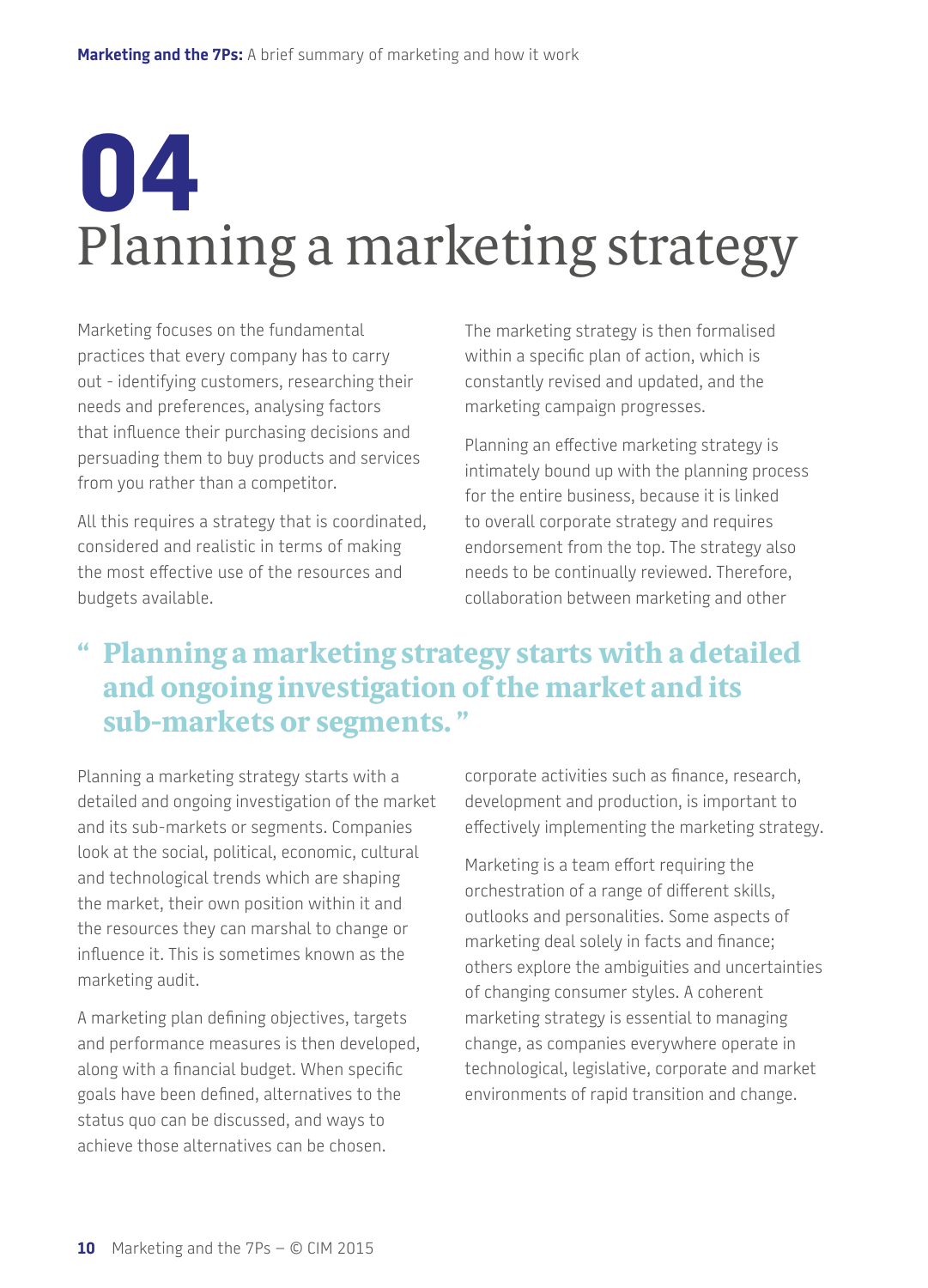### **05** Future trends in marketing

We live and work in a world of unprecedented social and technological upheaval, which has introduced new levels of competition for all kinds of organisations. Business is becoming global, customers are more demanding, many mature markets offer little room for growth, brand valuation is recognised on financial balance sheets and environmental pressures are growing. Compounding every other difficulty, the pace of change is quickening all the time – speed of market introduction and acceptance are important factors.

The economic context is changing, so marketing is changing too. New social trends and corporate structures have opened up fresh avenues of opportunity for marketers to become even more central to business success. Only recently, technologies including database marketing, direct-to-plate printing and video-conferencing, the Internet and intranets were buzzwords for marketers. Since then, viral campaigns and social media have become everyday terms. Technology today offers exciting opportunities that would have been out of reach a generation ago. What will tomorrow look like?

As organisations introduce streamlined management hierarchies and flexible working practices, the marketing approach is proving a valuable interdisciplinary asset to companies that want to break down internal boundaries to focus exclusively on what the company is good at.

Distinct trends for the future of marketing have emerged in recent years, and continue to develop. First, renewed emphasis is being placed on the collection, analysis and use of more (and better) marketing information.

The explosion of data available to companies thanks to the internet has complicated the issue, but also offers incredible opportunities to reach consumers in a targeted way.

Second, more importance is being attached to measuring and monitoring performance, and more sophisticated tools are being developed to do the job as part of the general drive to be more accountable. 'Big data', analytics and measurement are playing ever greater roles in marketing strategy.

Thirdly, there is growing investment in staff training and development, with particular emphasis on continuing professional development so that companies can more effectively defend the competitive advantage that successful marketing gives them.

One of the strengths of marketing is the way it constantly adapts and responds to changing conditions. Though our changing world creates unexpected challenges, the modern marketer will continue to overcome them with new tools and techniques, helping companies to defend their competitive advantage.

#### " One of the strengths of marketing is the way it constantly adapts and responds to changing conditions."